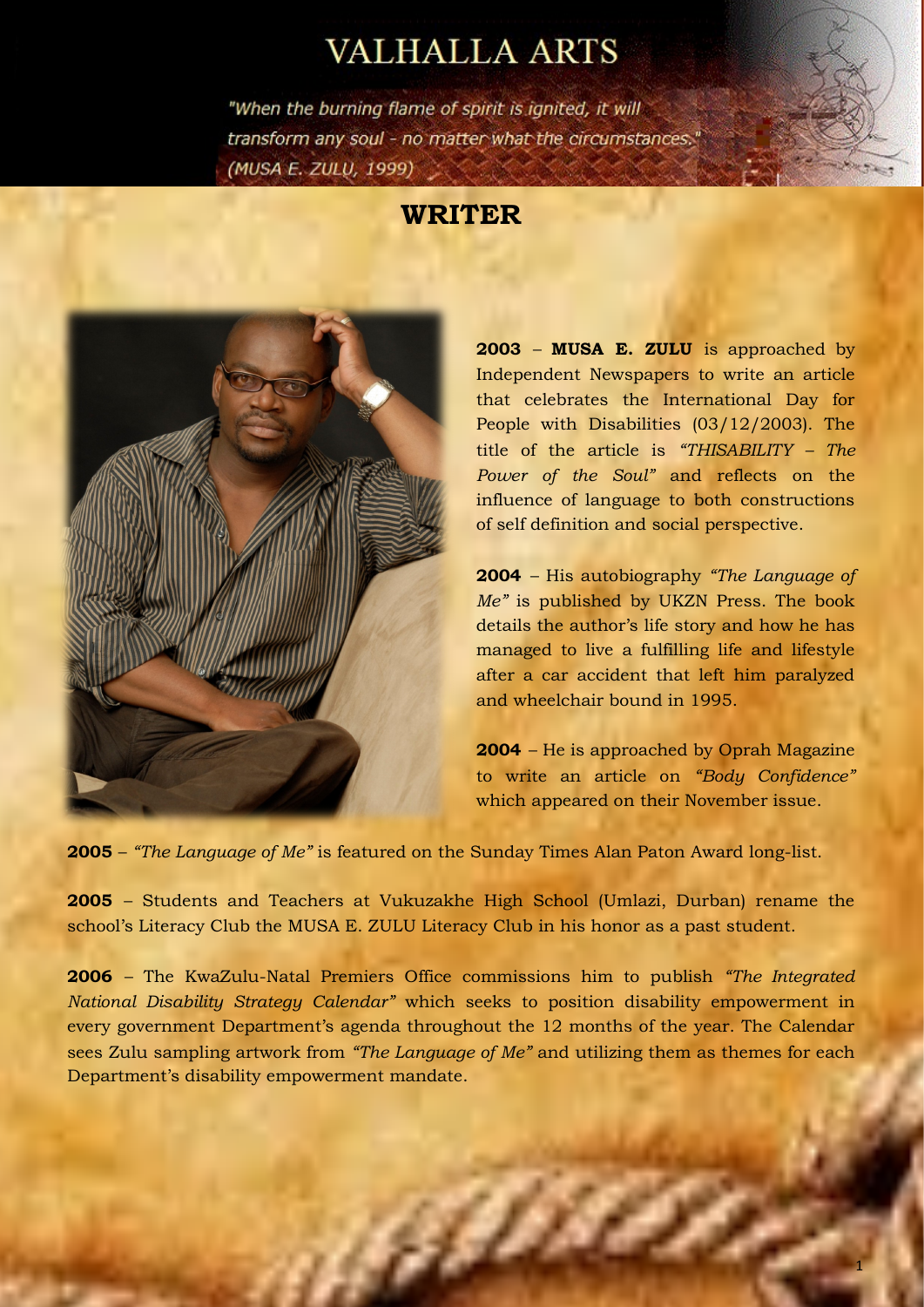**2007** – He is again approached by Independent Newspapers to write another commemorative article that celebrates Disability on International Disability Day 2007. The title of the article is *"It's My Space!"* and seeks to raise awareness and highlight the importance for society to respect infrastructure designed for the well-being, mobility and accessibility of people with disabilities (parking lots, facilities etc.)

**2008** – His second book *"Wheels on the Soul of my Shoes"* is published by NUTREND Publishers. Like its predecessor, this book adherers to the MUSA E. ZULU traditional approach of art, poetry and storytelling. It also sees Zulu moving towards packaging his messages as Motivational Modules with one Chapter revealing for the first time his mind behind the conceptualization and development his creative artwork.

**2010** – He launches the official Valhalla Arts Website to celebrate 15 years in a wheelchair.

**2010** – The KwaZulu-Natal Department of Agriculture together with the Department of Arts & Culture commission Valhalla Arts to publish their own special annual Calendars that depict their policies, service provisions and development strategies. These Calendar assignments see Zulu revisiting his classical style of utilizing artwork to support text in the process of developing themes for each month of the year towards exploring the respective Departments' social development mandates.

**2011** – Samples of Chapters, poems and artwork from *"The Language of Me"* are featured in the book *"Tiling the Hard Soil"* published by the UKZN Press. This is a book, with contributions by authors with disabilities who hail from a wide diversity of backgrounds and life experiences. All of them share one desire: to be recognized as human beings first, and disabled people second.

**2012** – His third book *"TRIBUTES: The Story"* which celebrates the exceptional achievements of women with disabilities is published by Valhalla Arts.

**2013** – Valhalla Arts publishes the MUSA E. ZULU motivational module *"THISABILITY: A Graduation from Acceptance to Embracing"* which reflects on the 6 Principles that enable successful ability.

a Birth S